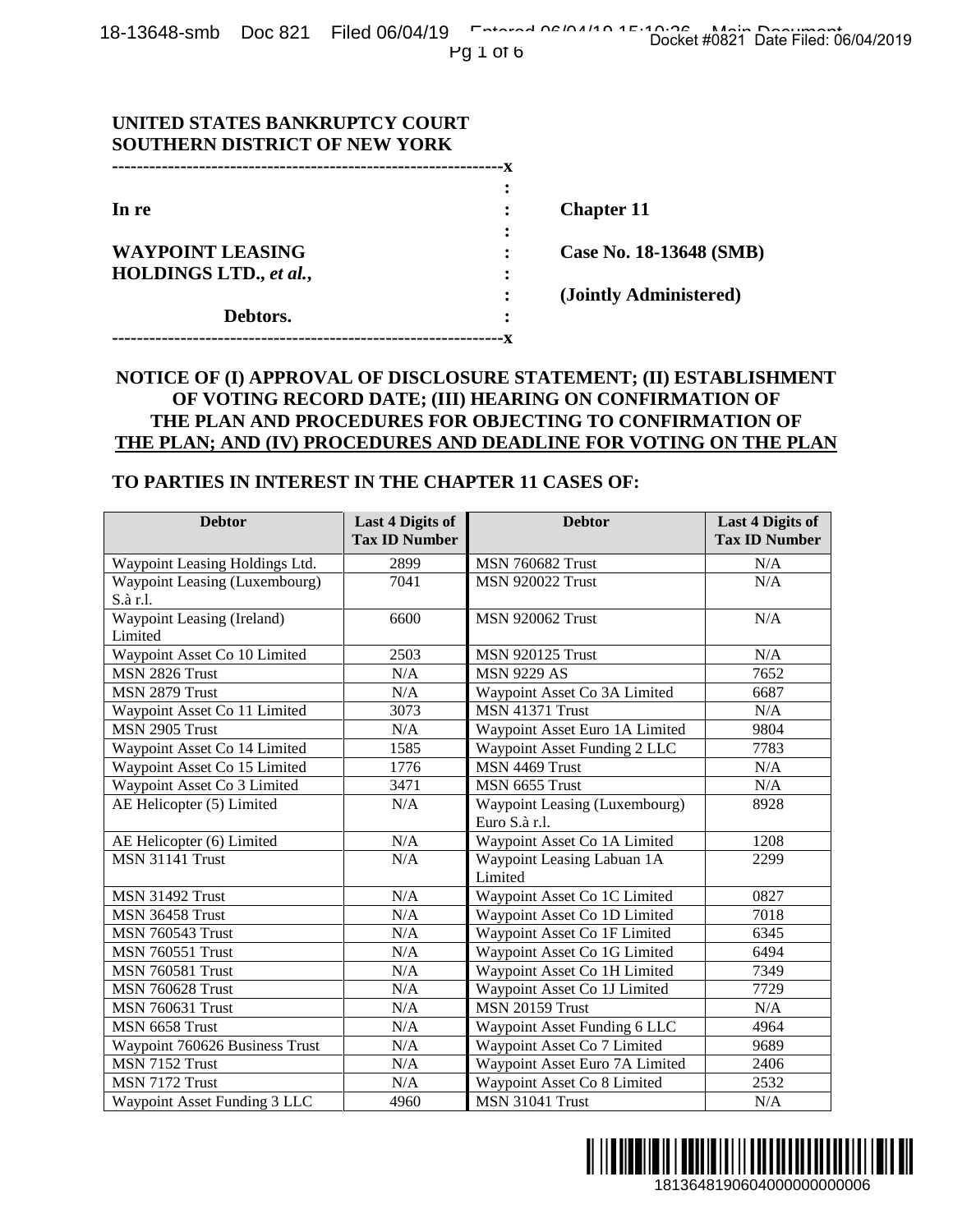### 18-13648-smb Doc 821 Filed 06/04/19 Entered 06/04/19 15:10:26 Main Document Pg 2 of 6

| <b>Debtor</b>                        | <b>Last 4 Digits of</b><br><b>Tax ID Number</b> | <b>Debtor</b>                        | <b>Last 4 Digits of</b><br><b>Tax ID Number</b> |
|--------------------------------------|-------------------------------------------------|--------------------------------------|-------------------------------------------------|
|                                      |                                                 |                                      |                                                 |
| Waypoint Asset Malta Ltd             | 5348                                            | <b>MSN 31203 Trust</b>               | N/A                                             |
| Waypoint Leasing Labuan 3A           | 8120                                            | <b>MSN 31578 Trust</b>               | N/A                                             |
| Limited                              |                                                 |                                      |                                                 |
| Waypoint Leasing UK 3A Limited       | 0702                                            | <b>MSN 760617 Trust</b>              | N/A                                             |
| Waypoint Asset Co 4 Limited          | 0301                                            | <b>MSN 760624 Trust</b>              | N/A                                             |
| Waypoint Asset Co 5 Limited          | 7128                                            | <b>MSN 760626 Trust</b>              | N/A                                             |
| Waypoint Asset Co 1K Limited         | 2087                                            | <b>MSN 760765 Trust</b>              | N/A                                             |
| <b>MSN 14786 Trust</b>               | N/A                                             | <b>MSN 920063 Trust</b>              | N/A                                             |
| MSN 2047 Trust                       | N/A                                             | <b>MSN 920112 Trust</b>              | N/A                                             |
| MSN 2057 Trust                       | N/A                                             | Waypoint 206 Trust                   | N/A                                             |
| Waypoint Asset Co 5B Limited         | 2242                                            | Waypoint 407 Trust                   | N/A                                             |
| Waypoint Leasing UK 5A Limited       | 1970                                            | Waypoint Asset Euro 1B Limited       | 3512                                            |
| Waypoint Asset Co 6 Limited          | 8790                                            | Waypoint Asset Euro 1C Limited       | 1060                                            |
| <b>MSN 31042 Trust</b>               | N/A                                             | <b>MSN 20012 Trust</b>               | N/A                                             |
| <b>MSN 31295 Trust</b>               | N/A                                             | <b>MSN 20022 Trust</b>               | N/A                                             |
| <b>MSN 31308 Trust</b>               | N/A                                             | <b>MSN 20025 Trust</b>               | N/A                                             |
| <b>MSN 920119 Trust</b>              | N/A                                             | <b>MSN 920113 Trust</b>              | N/A                                             |
| Waypoint Asset Funding 8 LLC         | 4776                                            | Waypoint Asset Co Germany<br>Limited | 5557                                            |
| Waypoint Leasing UK 8A Limited       | 2906                                            | MSN 31046 Trust                      | N/A                                             |
| Waypoint Leasing US 8A LLC           | 8080                                            | MSN 41511 Trust                      | N/A                                             |
| Waypoint Asset Company Number        | 6861                                            | <b>MSN 760608 Trust</b>              | N/A                                             |
| 1 (Ireland) Limited                  |                                                 |                                      |                                                 |
| Waypoint Asset Euro 1D Limited       | 1360                                            | <b>MSN 89007 Trust</b>               | N/A                                             |
| Waypoint Asset Co 1L Limited         | 2360                                            | <b>MSN 920141 Trust</b>              | N/A                                             |
| Waypoint Asset Co 1M Limited         | 5855                                            | <b>MSN 920152 Trust</b>              | N/A                                             |
| Waypoint Asset Co 1N Limited         | 3701                                            | <b>MSN 920153 Trust</b>              | N/A                                             |
| Waypoint Asset Euro 1G Limited       | 4786                                            | <b>MSN 920273 Trust</b>              | N/A                                             |
| Waypoint Asset Funding 1 LLC         | 7392                                            | <b>MSN 920281 Trust</b>              | N/A                                             |
| Waypoint Leasing UK 1B Limited       | 0592                                            | MSN 9205 Trust                       | N/A                                             |
| Waypoint Leasing UK 1C Limited       | 0840                                            | MSN 9229 Trust                       | N/A                                             |
| <b>Waypoint Asset Company Number</b> | 7847                                            | <b>Waypoint Leasing Services LLC</b> | 8965                                            |
| 2 (Ireland) Limited                  |                                                 |                                      |                                                 |
| Waypoint 2916 Business Trust         | N/A                                             |                                      |                                                 |

# **PLEASE TAKE NOTICE** that:

1. **Approval of Disclosure Statement**. By order dated June 3, 2019 (ECF No. 816) (the "**Order**"), the United States Bankruptcy Court for the Southern District of New York (the "**Bankruptcy Court**") approved the *Disclosure Statement for Second Amended Modified Chapter 11 Plan of Liquidation of Waypoint Leasing Holdings Ltd. and Its Affiliated Debtors*, dated June 3, 2019 (ECF No. 819) (as it may be amended, modified, or supplemented, the "**Disclosure Statement**") filed by Waypoint Leasing Holdings Ltd. and certain of its subsidiaries and affiliates, as debtors and debtors in possession (collectively, the "**Debtors**") in the above-captioned chapter 11 cases (collectively, the "**Chapter 11 Cases**"). The Bankruptcy Court authorized the Debtors to solicit votes with regard to the approval or rejection of the *Second Amended Modified Chapter 11 Plan of Liquidation of Waypoint Leasing Holdings Ltd. and Its Affiliated Debtors*, dated June 3, 2019 (ECF No. 818) (as it may be amended, modified,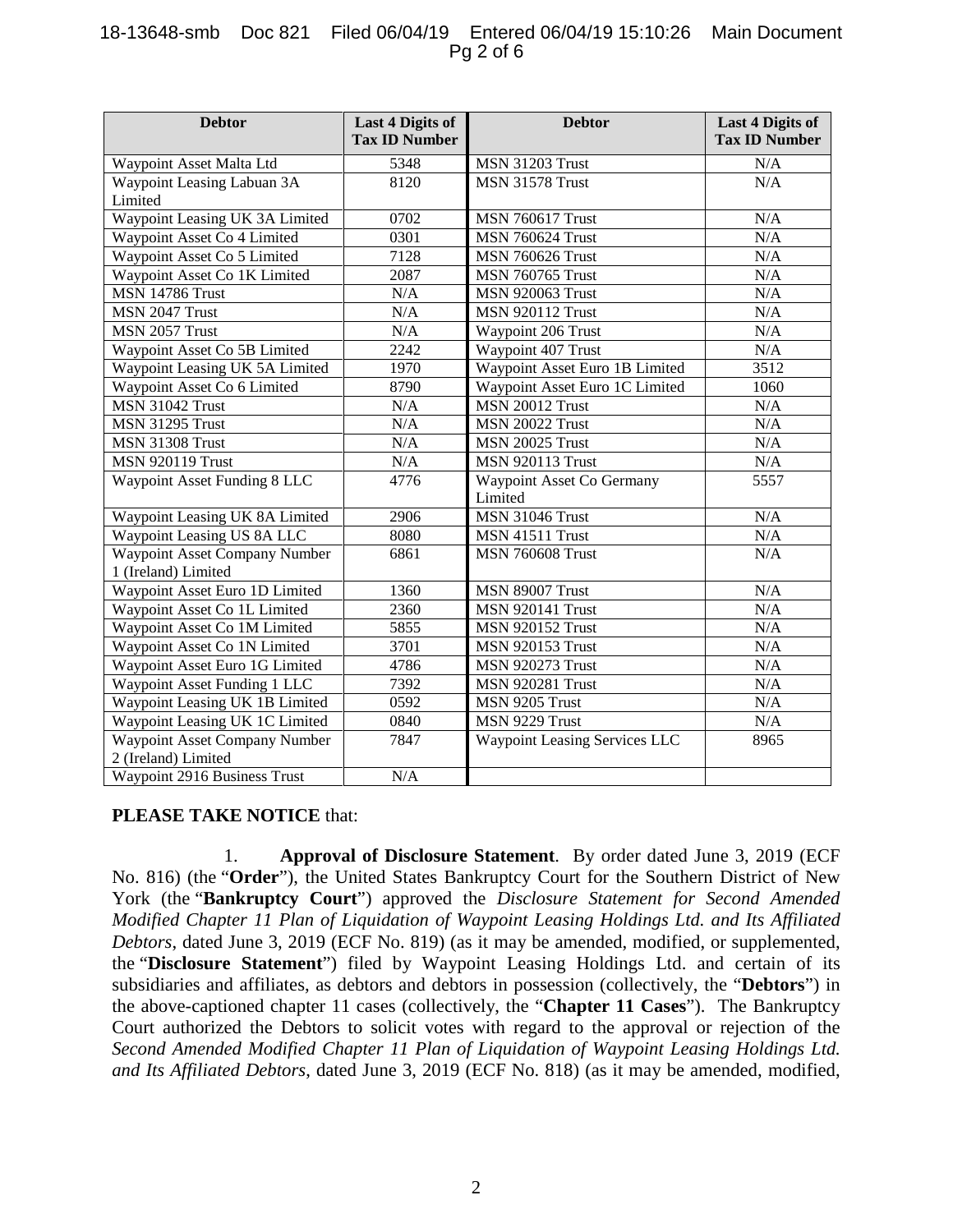or supplemented, the "**Plan**"),<sup>[1](#page-2-0)</sup> a copy of which is annexed as **Exhibit B** to the Disclosure Statement.

2. **Confirmation Hearing**. A hearing (the "**Confirmation Hearing**") to consider confirmation of the Plan will be held on **July 25, 2019 at 10:00 a.m. (prevailing Eastern Time)**, before the Honorable Stuart M. Bernstein, United States Bankruptcy Judge, in Room 723 of the United States Bankruptcy Court for the Southern District of New York, One Bowling Green, New York, New York 10004. The Confirmation Hearing may be continued from time to time without further notice other than the announcement by the Debtors at the Confirmation Hearing or any continued hearing or as indicated in any notice of agenda of matters scheduled for hearing filed by the Debtors with the Bankruptcy Court, and the Plan may be modified, if necessary, prior to, during, or as a result of the Confirmation Hearing, without further notice to interested parties.

3. **Record Date for Voting Purposes**. Only parties who are eligible to vote and hold Claims against the Debtors as of **May 31, 2019** are entitled to vote on the Plan.

4. **Voting Deadline**. All votes to accept or reject the Plan must be actually received by Kurtzman Carson Consultants LLC ("**KCC**"), the Debtors' solicitation agent (the "**Solicitation Agent**") by no later than **July 3, 2019 at 4:00 p.m. (prevailing Eastern Time)** (the "**Voting Deadline**"). Any failure to follow the voting instructions included with your ballot may disqualify your ballot and your vote.

5. **Parties in Interest Not Entitled to Vote**. The following holders of Claims and Interests are not entitled to vote on the Plan: (i) holders of unimpaired Claims or Interests that are presumed to accept the Plan, (ii) holders of impaired Claims or Interests that are deemed to reject the Plan, (iii) holders of impaired Interests that are Plan proponents and deemed to accept the Plan, or (iii) holders of Claims that are the subject of filed objections or requests for estimation, or otherwise are not permitted to vote based on the approved solicitation procedures.

6. **Motions for Temporary Allowance for Voting Purposes.** If you have timely filed a proof of Claim and disagree with the Debtors' classification of, objection to, or request for estimation of, your Claim and believe that you should be entitled to vote on the Plan, then you must serve on the Debtors at the address set forth below and file with the Bankruptcy Court (with a copy to chambers) a motion (a "**Rule 3018(a) Motion**") for an order pursuant to Rule 3018(a) of the Federal Rules of Bankruptcy Procedure (the "**Bankruptcy Rules**") temporarily allowing such Claim in a different amount or in a different class for purposes of voting to accept or reject the Plan. All Rule 3018(a) Motions must be filed by **June 21, 2019 at 4:00 p.m. (prevailing Eastern Time)**. Creditors may contact the Solicitation Agent at (888) 733-1446 (domestic) or (310) 751-2635 (international) to receive an appropriate ballot for any Claim for which a proof of Claim has been timely filed and a Rule 3018(a) Motion has been granted. Rule 3018(a) Motions that are not timely filed and served in the manner set forth above shall not be considered.

<span id="page-2-0"></span> $<sup>1</sup>$  Any capitalized terms used herein and not otherwise defined herein shall have the meanings ascribed to such terms</sup> in the Plan.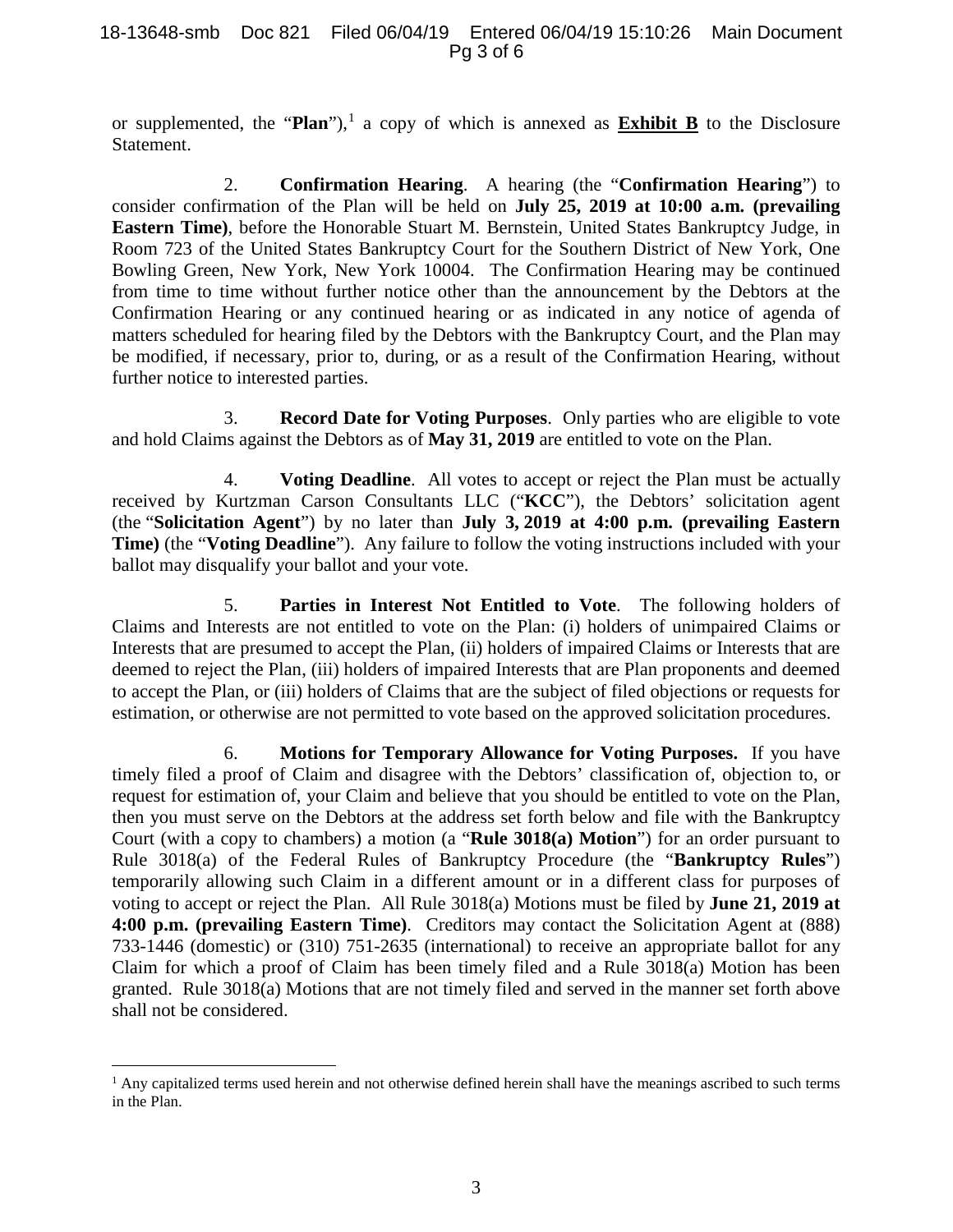7. **Objections to Confirmation**. Responses and objections, if any, to confirmation of the Plan must:

- (i) be in writing;
- (ii) state the name and address of the objecting party and the amount and nature of the Claim or Interest of such party;
- (iii) conform to the Bankruptcy Rules and the Local Rules of the Bankruptcy Court;
- (iv) state with particularity the basis and nature of any objection to confirmation of the Plan;
- (v) be filed with the Bankruptcy Court (a) by registered users of the Bankruptcy Court's case filing system, electronically in accordance with General Order M-399 (which can be found at http://nysb.uscourts.gov) and (b) by all other parties in interest, on a CD-ROM, in text-searchable portable document format (PDF) (with a hard copy delivered directly to the Bankruptcy Court), in accordance with the customary practices of the Bankruptcy Court and General Order M-399, to the extent applicable; and
- (vi) be served in accordance with General Order M-399 and the *Final Order Pursuant to 11 U.S.C. § 105(a) and Fed. R. Bankr. P. 1015(c), 2002(m) and 9007 Implementing Certain Notice and Case Management Procedures*  (ECF No. 155), so as to be received no later than **July 8, 2019 at 4:00 p.m. (prevailing Eastern Time)**, and on the following parties:

| <b>Counsel to Debtors</b>            | <b>Counsel to the U.S. Trustee</b> | <b>Counsel to Macquarie PF Inc.</b>  |
|--------------------------------------|------------------------------------|--------------------------------------|
| Weil, Gotshal & Manges LLP           | U.S. Department of Justice         | Paul Hastings LLP                    |
| 767 Fifth Avenue                     | Office of the U.S. Trustee         | 71 South Wacker Drive Suite 4500     |
| New York, New York 10153             | 201 Varick Street, Room 1006       | Chicago, Illinois 60606              |
| Gary T. Holtzer<br>Attn:             | New York, New York 10014           | Chris Dickerson<br>Attn:             |
| Robert J. Lemons                     | Andrea B. Schwartz<br>Attn:        | Nathan Gimpel                        |
| Kelly DiBlasi                        |                                    | Mark Pollack                         |
|                                      |                                    | Michael Whalen                       |
| <b>Counsel to Wells Fargo Bank,</b>  | <b>Counsel to SunTrust Bank</b>    | <b>Counsel to Sumitomo Mitsui</b>    |
| N.A.                                 | Alston & Bird LLP                  | <b>Banking Corporation, Brussels</b> |
| Akin Gump Strauss Hauer & Feld       | One Atlantic Center                | <b>Branch</b>                        |
| <b>LLP</b>                           | 1201 West Peachtree Street, Suite  | Clifford Chance US LLP               |
| 100 Pearl Street, 14th Floor         | 4900                               | 31 West 52nd Street                  |
| Hartford, Connecticut 06103          | Atlanta, Georgia 30309             | New York, New York 10019             |
| Renee Dailey<br>Attn:                | <b>Rick Blumen</b><br>Attn:        | Jennifer DeMarco<br>Attn:            |
| Katherine Lindsay                    | David Wender                       | Robert Johnson                       |
| <b>Counsel to Airbus Helicopters</b> | <b>Counsel to BNP Paribas</b>      | <b>Counsel to Bank of Utah</b>       |
| <b>Financial Services Limited</b>    | Mayer Brown LLP                    | Norton Rose Fulbright US LLP         |
| Dentons LLP                          | 1221 Avenue of the Americas        | 1301 Avenue of the Americas          |
| 1221 Avenue of the Americas          | New York, New York 10020           | New York, New York 10019             |
| New York, New York 10020             | <b>Scott Zemser</b><br>Attn:       | <b>Howard Beltzer</b><br>Attn:       |
| Attn: Lee Whidden                    | <b>Brian Trust</b>                 | James Copeland                       |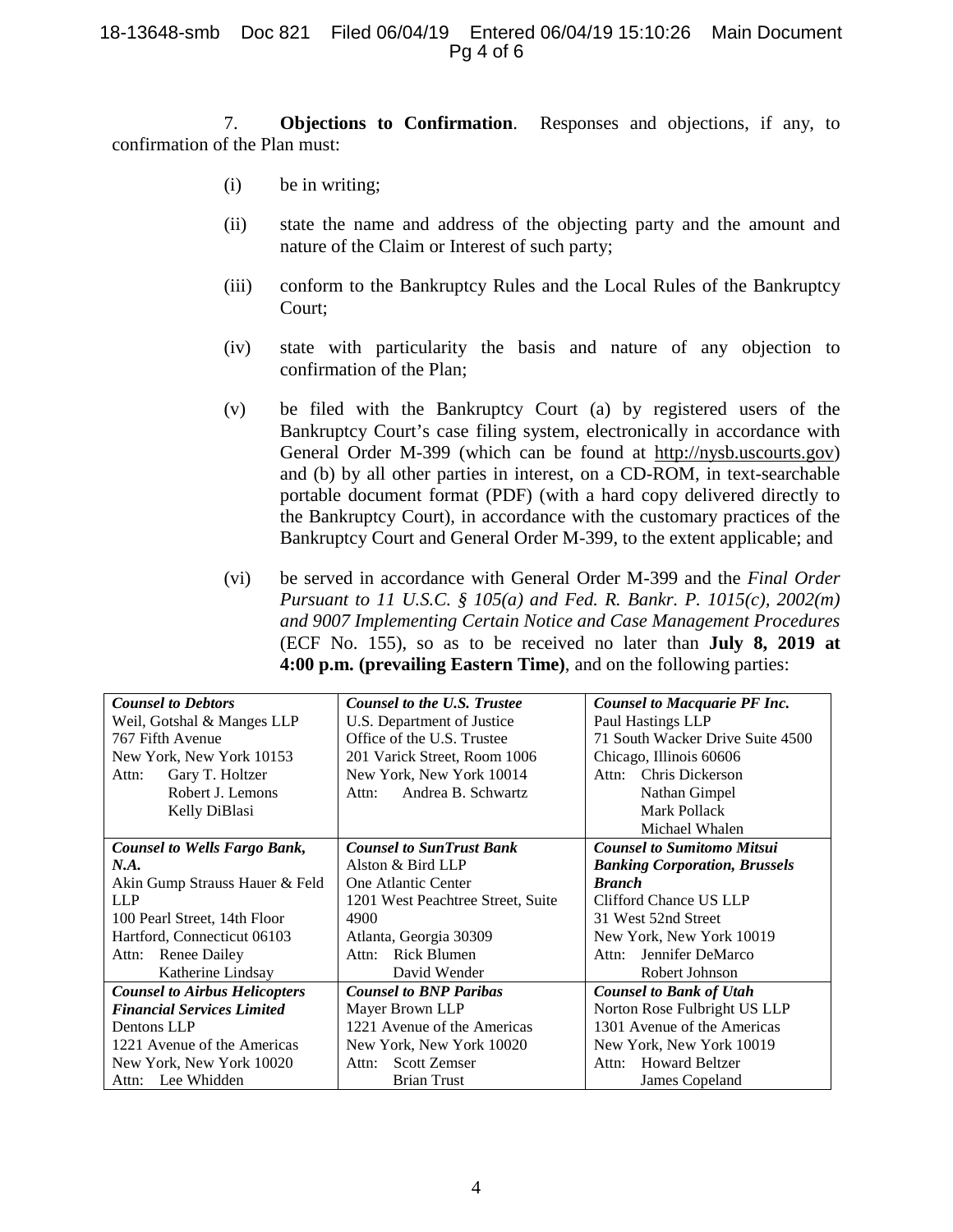### 18-13648-smb Doc 821 Filed 06/04/19 Entered 06/04/19 15:10:26 Main Document Pg 5 of 6

| <b>Counsel to Lombard North</b> | <b>Counsel to Macquarie</b> | Counsel to Wells Fargo Bank, N.A. |
|---------------------------------|-----------------------------|-----------------------------------|
| <b>Central PLC</b>              | <b>Vedder Price</b>         | Duane Morris LLP.                 |
| Sullivan & Cromwell LLP         | 1633 Broadway, 47th Floor   | 1540 Broadway,                    |
| 125 Broad Street                | New York, New York 10019    | New York, New York 10036          |
| New York, New York 10004        | Attn: Michael Edelman       | Attn: Frederick Hyman             |
| Andrew Dietderich<br>Attn:      |                             |                                   |
| Brian Glueckstein               |                             |                                   |
| <b>Counsel to the Sponsors</b>  |                             |                                   |
| Willkie Farr & Gallagher LLP    |                             |                                   |
| 787 Seventh Avenue              |                             |                                   |
| New York, New York 10019        |                             |                                   |
| Attn: Leonard Klingbaum         |                             |                                   |
| Jason Pearl                     |                             |                                   |

# **IF ANY OBJECTION TO CONFIRMATION OF THE PLAN IS NOT FILED AND SERVED STRICTLY AS PRESCRIBED HEREIN, THE OBJECTING PARTY MAY BE BARRED FROM OBJECTING TO CONFIRMATION OF THE PLAN AND MAY NOT BE HEARD AT THE CONFIRMATION HEARING. REPLIES TO SUCH RESPONSES OR OBJECTIONS MAY BE SERVED BY NO LATER THAN JULY 24, 2019 AT 12:00 P.M. (PREVAILING EASTERN TIME).**

8. **Parties Who Will Not Be Treated as Creditors**. Any holder of a Claim that (i) is scheduled in the Debtors' schedules of assets and liabilities at \$0.00, or in an unknown amount, or as disputed, contingent, or unliquidated, and is not the subject of a timely filed proof of Claim or a proof of Claim deemed timely filed with the Bankruptcy Court pursuant to either the Bankruptcy Code or any order of the Bankruptcy Court, or otherwise deemed timely filed under applicable law, or (ii) is not scheduled and is not the subject of a timely filed proof of Claim or a proof of Claim deemed timely filed with the Bankruptcy Court pursuant to either the Bankruptcy Code or any order of the Bankruptcy Court, or otherwise deemed timely filed under applicable law, shall not be treated as a creditor with respect to such Claim for purposes of voting on or receiving distributions pursuant to the Plan. **PLEASE NOTE THAT, NOTWITHSTANDING YOUR FAILURE TO FILE A PROOF OF CLAIM OR BE SCHEDULED, YOUR RIGHTS MAY NEVERTHELESS BE IMPAIRED BY THE PLAN.**

9. **IF CONFIRMED, THE PLAN SHALL BIND ALL HOLDERS OF CLAIMS AGAINST AND INTERESTS IN THE DEBTORS TO THE MAXIMUM EXTENT PERMITTED BY LAW AND CONTEMPLATED UNDER THE PLAN, WHETHER OR NOT SUCH HOLDER WILL RECEIVE OR RETAIN ANY PROPERTY OR INTEREST IN PROPERTY UNDER THE PLAN, HAS FILED A PROOF OF CLAIM IN THESE CHAPTER 11 CASES, OR FAILED TO VOTE TO ACCEPT OR REJECT THE PLAN, OR VOTED TO REJECT THE PLAN.**

10. **Additional Information**. Any party in interest wishing to obtain information about the solicitation procedures or copies of the Disclosure Statement or the Plan should contact the Debtors' Solicitation Agent, KCC, at (888) 733-1446 (domestic) or (310) 751- 2635 (international), or may view such documents by accessing the Debtors' website: https://www.kccllc.net/waypointleasing or the Bankruptcy Court's website: http://nysb.uscourts.gov. As previously noted above, a PACER (www.pacer.psc.uscourts.gov) password and login are needed to access documents on the Bankruptcy Court's website